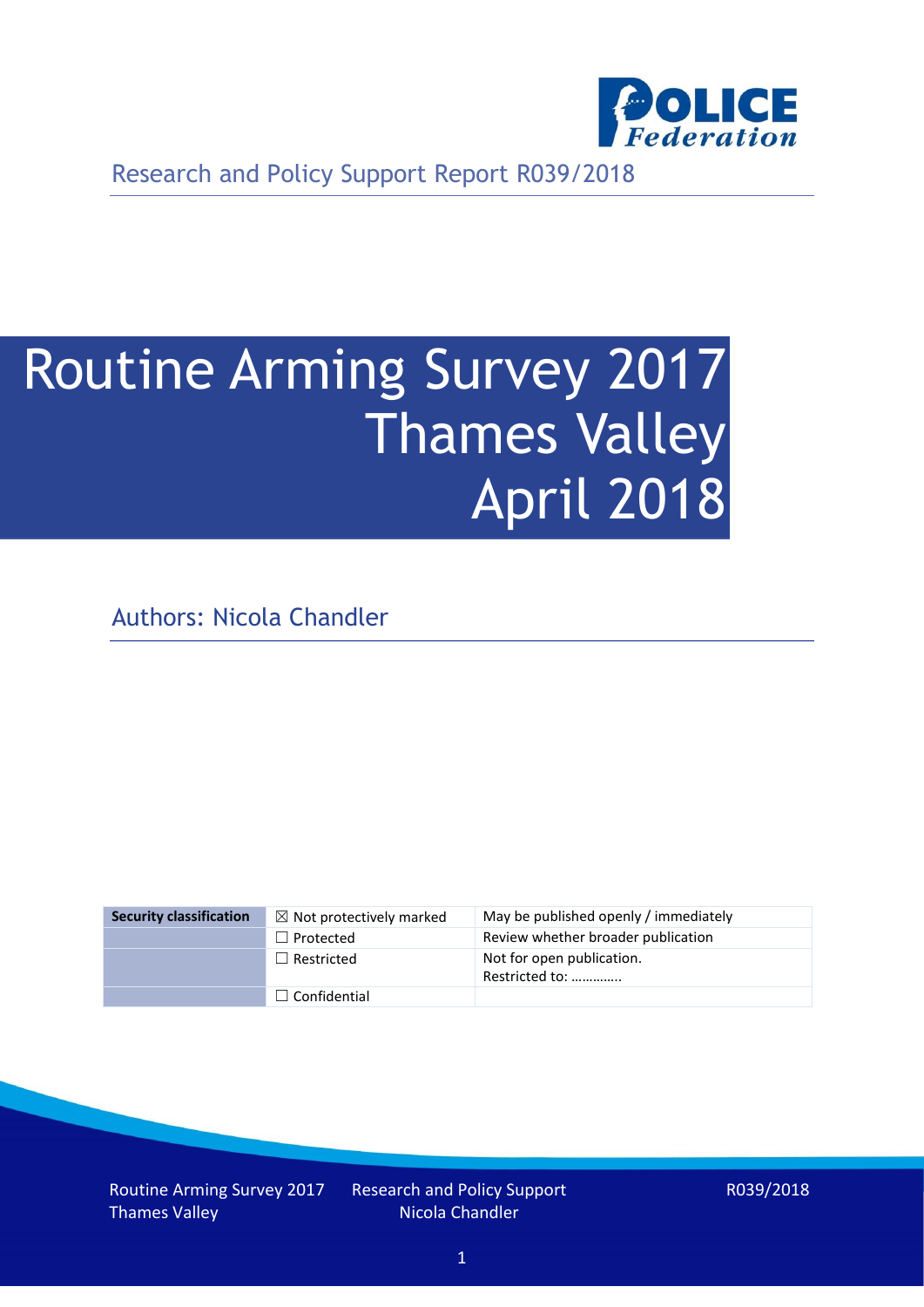## **INTRODUCTION**

This report provides a summary of responses to the PFEW routine arming survey received from respondents in Thames Valley.

The PFEW routine arming survey was open between 31st July and 1st September 2017. The survey asked respondents about their experiences and attitudes in the following areas:

- Satisfaction with their current access to armed support
- Views on routine arming
- Views on other protective measures and equipment
- The number of times respondents had felt their life had been threatened at work in the last two years

Where appropriate, details of average responses for the police service as a whole are also presented, differences between the national and local responses have not been tested statistically and therefore any differences reported are for guidance only and must be treated with caution.

### **RESPONSE RATE AND RESPONDENTS**

1224 responses were received from respondents in Thames Valley. This reflects a response rate of approximately 30%, based on Home Office figures from 2017. This compares to a national response rate of 27% of federated rank members.

The findings presented in this report have a margin of error of 3%. This margin of error has been calculated using the number of responses received from officers in Thames Valley compared to the number of officers in the force as a whole. A margin of error of 5% or less is generally considered to be within the normal bounds of academic rigor. If this threshold has not been met, the results from this report must be interpreted more cautiously.

78% of responses from Thames Valley were received from male officers and 22% of responses were from female officers. 77% of respondents were Constables, 18% were Sergeants and 6% were Inspectors or Chief Inspectors.

49% of respondents said that they were in a frontline role.

Routine Arming Survey 2017 Thames Valley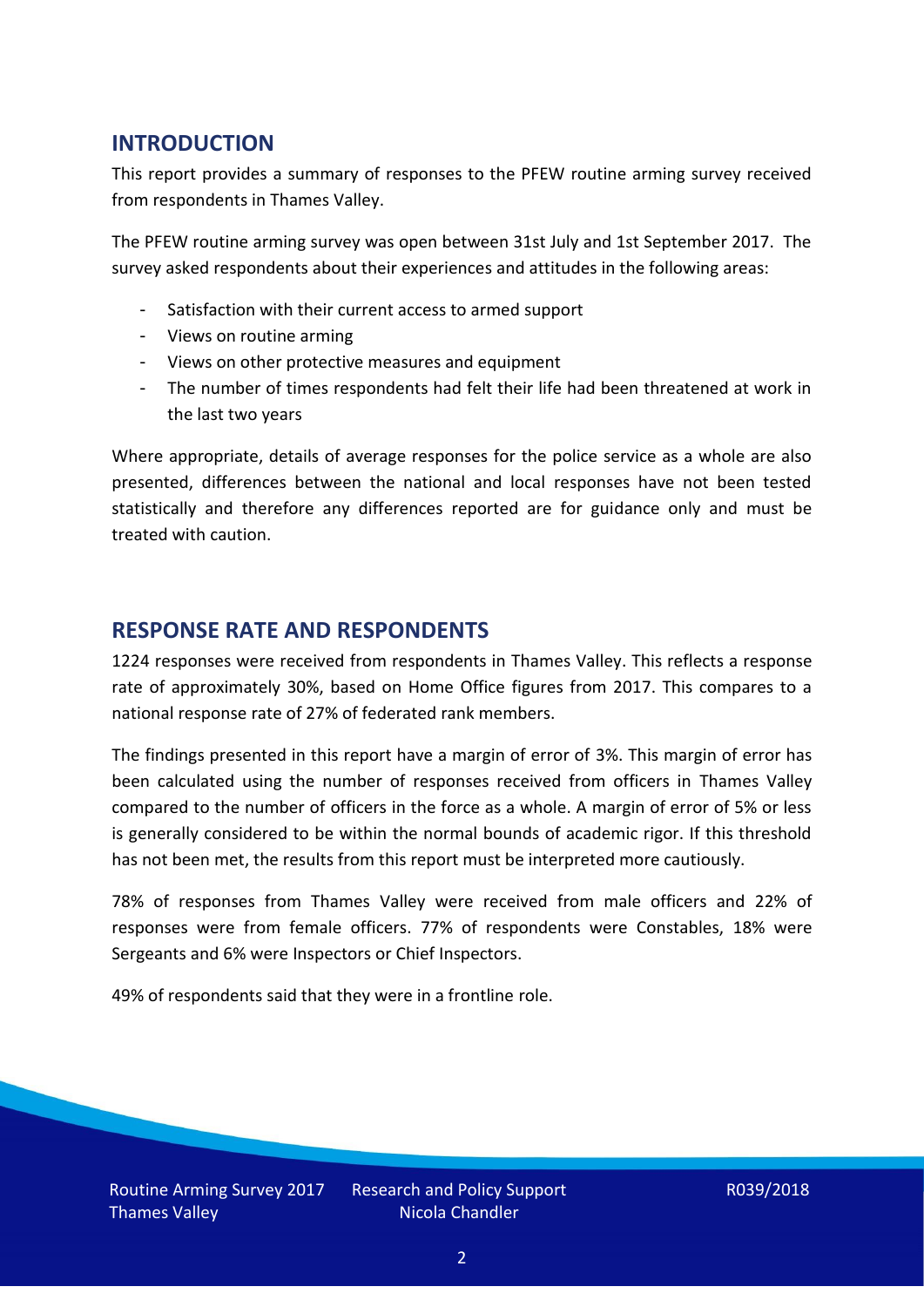## **SATISFACTION WITH CURRENT ARMED SUPPORT**

Of those respondents who had a view, 44% within Thames Valley said that they were either very or fairy satisfied that armed support would be readily available should they require it. In comparison, 56% were either not very or not at all satisfied that armed support would be available.

Nationally, 43% of respondents were either very or fairly satisfied that armed support would be readily available should they require it.

|                                                                                               | <b>Very satisfied</b> | <b>Fairly</b><br>satisfied | Not very<br>satisfied | Not at all<br>satisfied |
|-----------------------------------------------------------------------------------------------|-----------------------|----------------------------|-----------------------|-------------------------|
| How satisfied are you<br>that armed support is<br>readily available should<br>you require it? | 7%                    | 37%                        | 38%                   | 18%                     |

## **VIEWS ON ROUTINE ARMING**

34% of respondents within Thames Valley said that they were in favour of routine arming, insofar as they felt all officers should receive appropriate training and be armed at all times when on duty. This compares to 34% of respondents across England and Wales as a whole.

| <b>All police officers</b><br>should receive<br>appropriate training<br>and be armed at all<br>times when on duty | All police officers<br>should receive<br>appropriate training<br>and firearms should<br>be issued to them as<br>and when necessary | <b>Firearms should not</b><br>be issued to all<br>police officers, but<br>more officers should<br>receive appropriate<br>training and be issue | The present number<br>of officers who are<br>specially trained to<br>carry firearms is<br>about right |  |
|-------------------------------------------------------------------------------------------------------------------|------------------------------------------------------------------------------------------------------------------------------------|------------------------------------------------------------------------------------------------------------------------------------------------|-------------------------------------------------------------------------------------------------------|--|
| 34%                                                                                                               | 15%                                                                                                                                | 43%                                                                                                                                            | 9%                                                                                                    |  |

59% of respondents within Thames Valley said that they would be prepared to be routinely armed whilst on duty. Nationally, this proportion was 55%. 9% of respondents within

Routine Arming Survey 2017 Thames Valley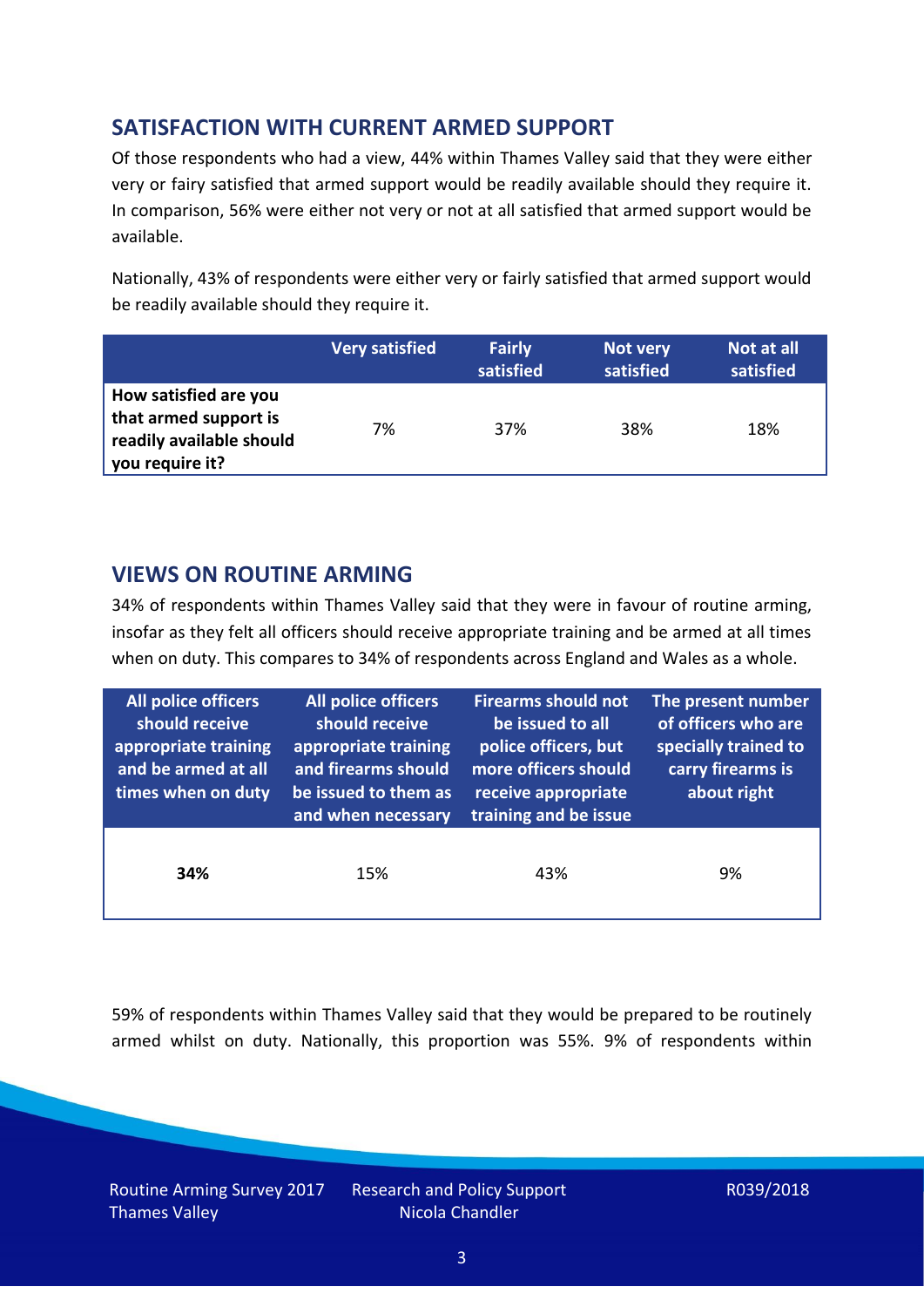Thames Valley, said that they would not carry a firearm whilst on duty under any circumstances, compared to 11% of respondents in England and Wales as a whole.

| I would be prepared<br>to carry a firearm at<br>all times on duty | I would be prepared<br>to carry a firearm<br>whilst on duty if<br>necessary | I would be prepared<br>to carry a firearm<br>whilst on duty if<br>ordered to do so | Under no<br>circumstances would<br>I carry a firearm<br>whilst on duty |
|-------------------------------------------------------------------|-----------------------------------------------------------------------------|------------------------------------------------------------------------------------|------------------------------------------------------------------------|
| 59%                                                               | 21%                                                                         | 11%                                                                                | 9%                                                                     |

#### **VIEWS ON OTHER PROTECTIVE MEASURES AND EQUIPMENT**

7% of respondents in Thames Valley (for whom it is applicable to their role), said that they currently had access to double crewing at all times whilst on duty; 67%, said that they wanted access to double crewing at all times whilst on duty.

The proportion of respondents in Thames Valley who said that they have access to double crewing at all times on duty is lower than the national figure, where 11% of respondents have access to double crewing.

23% of respondents in Thames Valley (for whom it is applicable to their role), had access to Taser at all times whilst on duty; in comparison 77% said that they wanted to have access to Taser at all times whilst on duty.

The proportion of respondents in Thames Valley who have access to Taser at all times whilst on duty is higher than the proportion of respondents in England and Wales who had access to Taser at all time, which was 22%.

46% of respondents in Thames Valley (for whom it is applicable to their role), currently had access to Body Worn Video at all times whilst on duty; 82% wanted access to Body Worn Video at all times.

The proportion of respondents in Thames Valley who have access to Body Worn Video at all times whilst on duty is lower than in England and Wales as a whole; nationally 55% of respondents reported having access to Body Worn Video at all times whilst on duty.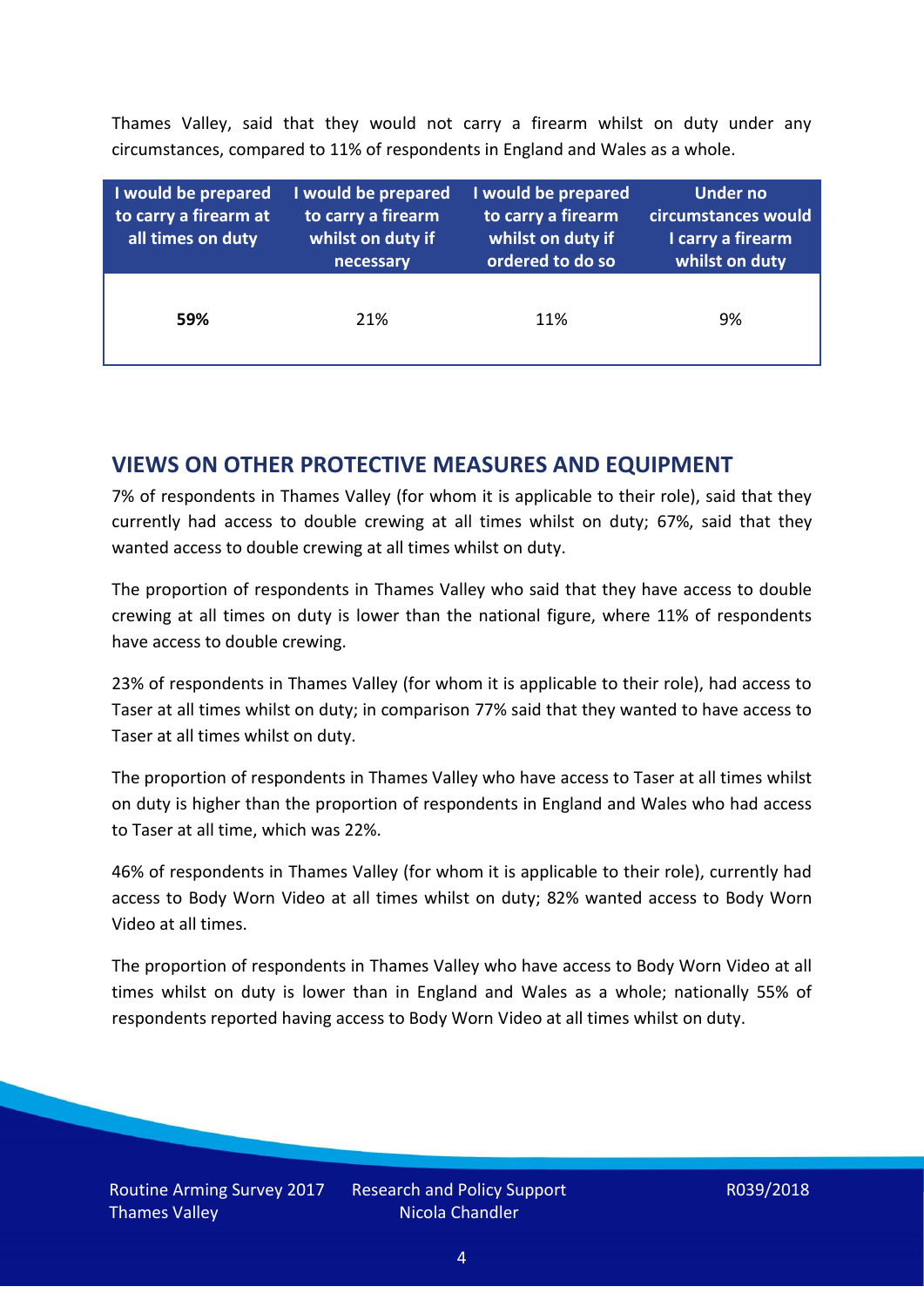| Officers regularly have access to (for<br>whom its applicable to their role): | <b>Double</b><br>crewing | <b>Body Worn</b><br><b>Video</b> | Taser |
|-------------------------------------------------------------------------------|--------------------------|----------------------------------|-------|
| <b>Never</b>                                                                  | 6%                       | 15%                              | 55%   |
| When deemed necessary by an officer<br>with appropriate authority             | 12%                      | 1%                               | 8%    |
| Upon my request whilst I am on duty                                           | 7%                       | 11%                              | 4%    |
| At all times whilst I am on duty                                              | 7%                       | 46%                              | 23%   |

#### **THREATS TO LIFE**

52% of respondents in Thames Valley said that they had felt that their life was in serious danger at least once in the last two years as a result of a threat by a member the public whilst on duty. This is lower than the 54% of respondents within England and Wales as a whole who felt that their life had been in serious danger in the last two years.

A more detailed breakdown of the number of times respondents in Thames Valley felt that their life had been in serious danger in the last two years is provided below.

|                                                                                                                                                                              | <b>None</b> | One | Two | Three to<br>four | Five to<br><b>six</b> | <b>Seven</b><br>or more |
|------------------------------------------------------------------------------------------------------------------------------------------------------------------------------|-------------|-----|-----|------------------|-----------------------|-------------------------|
| How many times in the<br>last two years have you<br>felt that your life was in<br>serious danger as a result<br>of a threat by a member<br>of the public, whilst on<br>duty? | 48%         | 15% | 18% | 11%              | 5%                    | 3%                      |

Routine Arming Survey 2017 Thames Valley